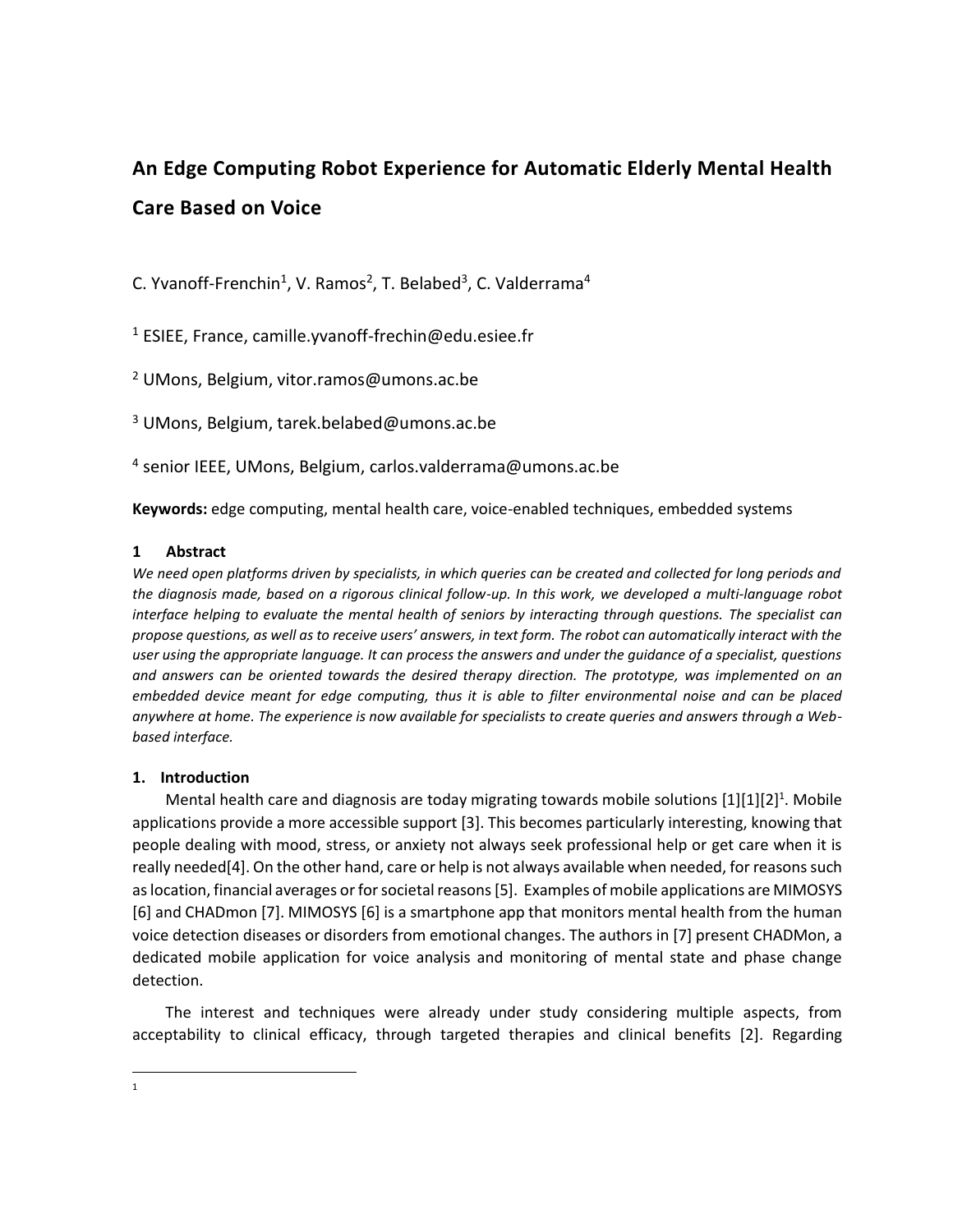applications, careful must be taken with diagnosis, that can be harmful and stigmatizing without specialized intervention [1]. Moreover, evaluation and experimental testing mechanisms are fundamental for a clinical and appropriate validation [8]. Indeed, we need open platforms driven by specialists, in which queries can be created and collected for long periods and the diagnosis made, based on a rigorous clinical follow-up.

Today, smartphones are popular and available for private usage. Some applications are attractive to users for the same reasons, in particular young adults and user looking for self-help support. However, that is not always the case with seniors not so familiar with the technology but still interested for free hands interaction such as a robot or voice.

Voice-enabled technologies are leading multiple domains, from automotive to home automation [9]. According to [10], 50 percent of searches based on voice by 2020, idem for smart speakers by 2022 [11]. Voice search tends to be more mobile and locally targeted because it is integrated with many mobile apps and devices. Many digital assistants are integrated with products that are part of our everyday life [10]. Microsoft integrated Cortana into Windows 10 for text and voice search. Amazon's Echo is ready to answer questions as well as to control other home devices. Voice assistants such as Amazon, Google Home or Sonos One are free; a number of requests are product searches that also offer placements to advertisers. Although these commercial products are not always open to customization, they are supported by development platforms, as in the case of Amazon AWS [12], Google [13] and IBM Watson [14], for example.



<span id="page-1-0"></span>

According to [15], the healthcare sector is the most popular category (47.1%) (**[Figure 1](#page-1-0)**) for vertical voice-based applications. Telemedicine encourages conversation applications in the health field, particularly where hospitals have a strong incentive to provide high quality follow-up care. However, restrictions such as the confidentiality of the data involved and low error tolerance make it difficult to grow quickly. Thus, the high cost of physicians and caregivers is spent on hours of data collection in electronic health records. The voice health sector also extends to seniors who wish to stay at home, especially those who refuse mobile or smart technologies requiring dexterity or good vision [9]. Aging at home implies socializing, AI-based activity oriented interfaces and daily monitoring services. Robot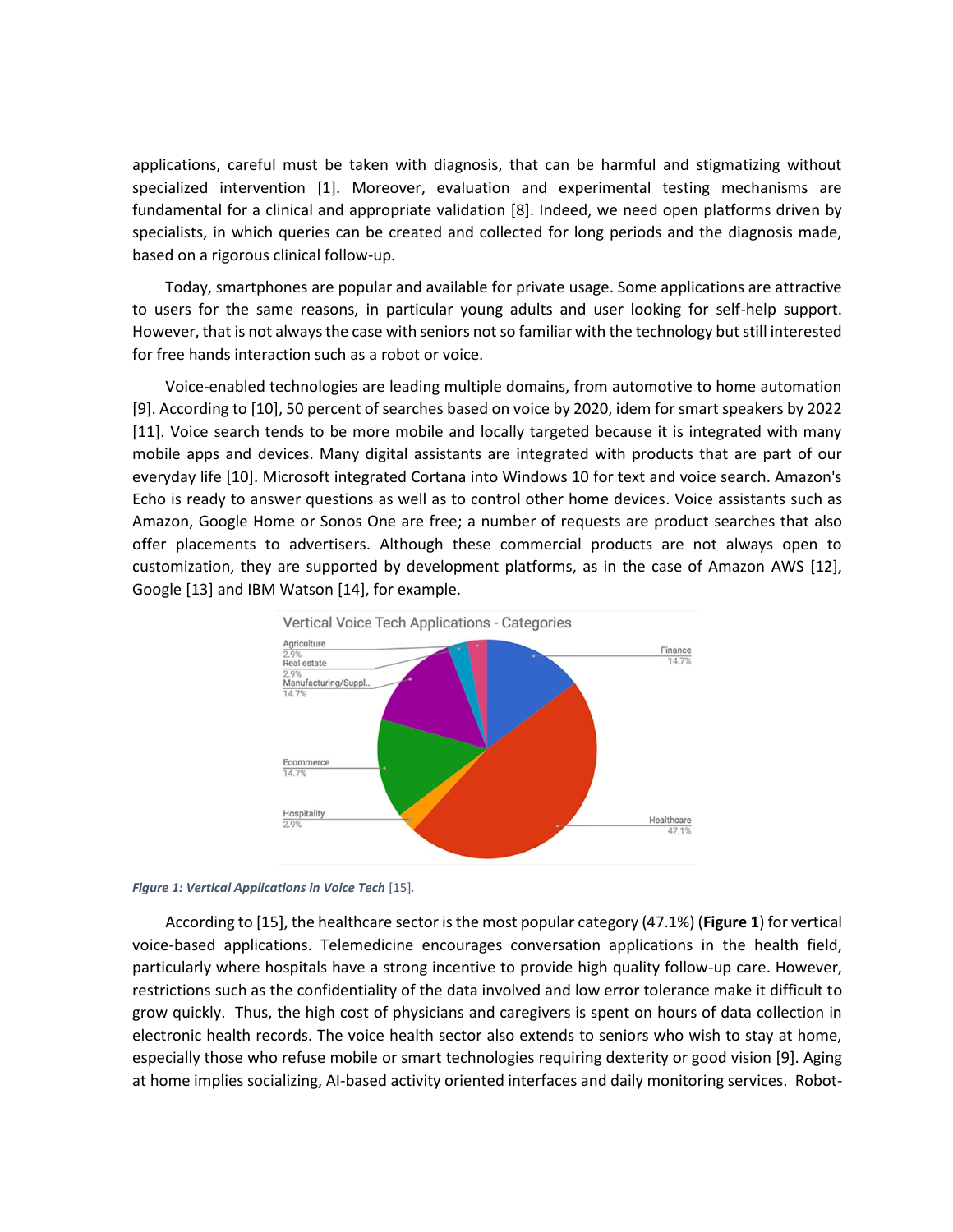based, patient-caregiver, communication saves time and therefore increases the productivity of already planned tasks such as remainders and appointments. Physician notes, such as the Electronic Health Record (EHR) and patient feedback, now use voice technology and AI-based natural language scribes [16] on multiple platforms (PC, smartphones), including new microphones and wearable voice interfaces [17].

This work followed several objectives: to provide a multilingual voice interaction platform, facilitating the specialist's intervention by creating protocols and text queries, as well as text forms for advice and collected results, to integrate and experiment existing technologies able to provide an automatic assessment of emotions providing graphical views of results' evolution, to pay attention to non-response situations, and to integrate the platform to a robot or a voice interface.

The article is organized as follows. Section 2 presents the state of the art in home health care voicebased products. We are particularly interested in embedded voice interfaces and devices, as well as the development tools available. Section 3 describes the system implemented. Section 4 presents the evaluation results. We conclude this document in section 5.

## **2. State of Art**

Healthcare home products are evolving thanks to Ai-based platforms and on-line technologies [\(Figure 2\)](#page-3-0). Several healthcare platforms are working with Amazon Alexa and Google Assistant smart speakers, for instance, Cuida Health LISA [18], a friendly voice assistant and companion who remembers medicines, appointments and monitors wellness status daily, RemindMeCare [19], Memory Lane [20] or Senter [21]. Some are AI-based social robots, such as ElliQ [22] and Senter, encouraging daily personalized activities. On-line technologies such as LifePod [23] enable schedules and voice services, providing valuable data to professionals and caregivers. Many are actually hands-free voice devices, such as Rosie Reminder [24] and ElliQ [22] or wearable, such as [Notable](http://notablehealth.com/) [17]. AI-based natural language systems capture patient-physician interaction, prepare real-time patient notes in the exam room, and produce text-form EHRs [16] [17].

Voice assistants such as Amazon, Google or IBM Watson provide some libraries and APIs. These commercial products are not always open to customization but supported by development platforms. IBM Watson [14] proposes tools for speech (convert text and speech with the ability to customize models), language (analyze text and extract meta-data from unstructured content), empathy (understand tone, personality, and emotional state). As with Google, they also provide a *LanguageTranslator* for documents that can improved with the *NaturalLanguageClassifier*, a machine learning to analyze text and labels by organizing data into custom categories. The *ToneAnalyzer* library is intended to understand the emotions and style of communication in the text. The *PersonalytyInsights* library predicts personality characteristics, needs and values through written text.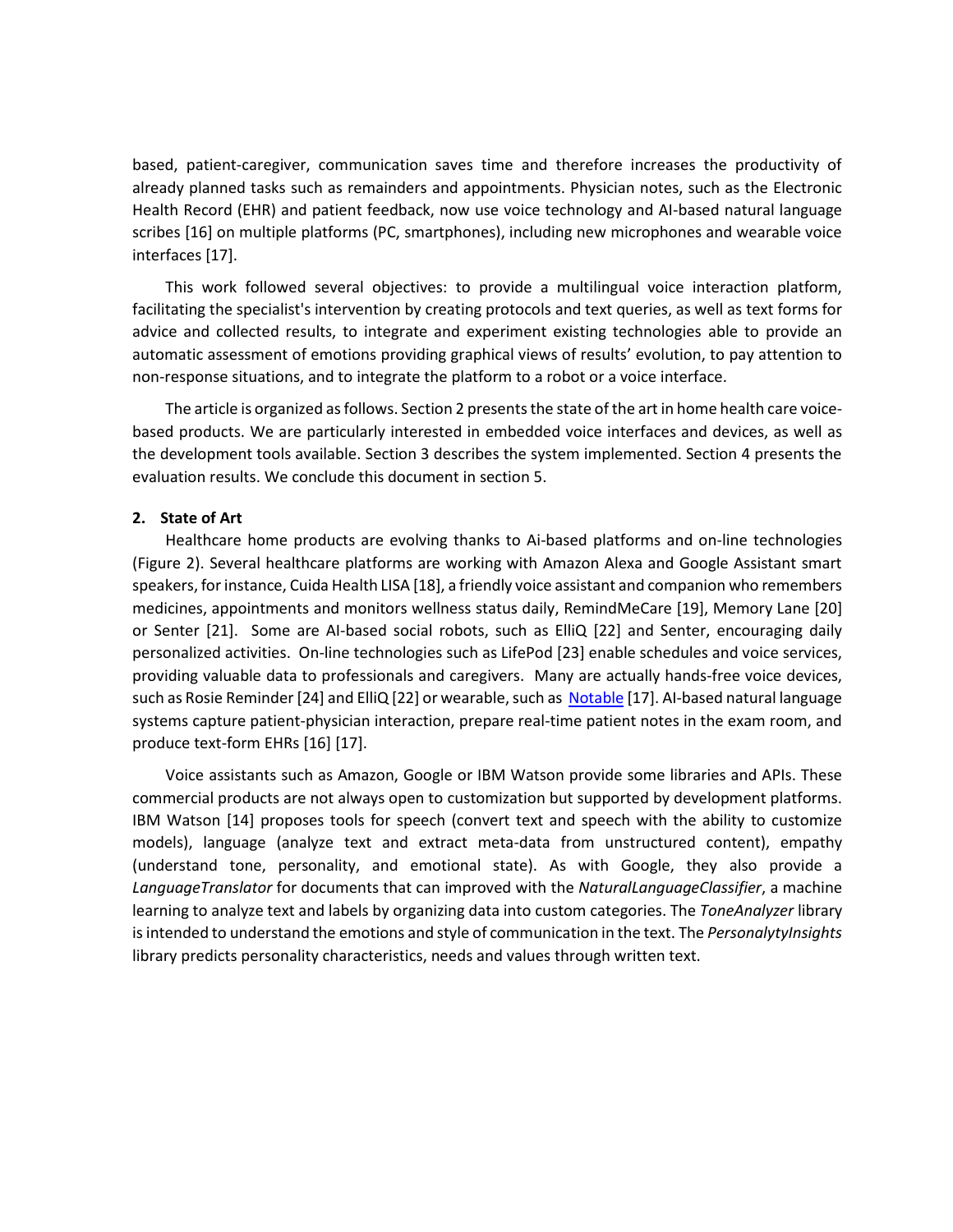

*Figure 2: Healthcare home products hands-free voice devices. Several healthcare platforms are working with Amazon Alexa and Google Assistant smart speakers, for instance, Cuida Health LISA* [18] *(left). Many are actually hands-free voice devices, such as Rosie Reminder* [24] *(right) and ElliQ* [22] *(center), others are wearable, as Notable* [17] *(bottom-right).*

## <span id="page-3-0"></span>**3. Implementation architecture**

To build a hands-free voice device, we target an edge computing embedded system [\(Figure 3\)](#page-3-1). That system combines hardware libraries for audio processing and a Python program running on an ARM A9 CPU. The prototype was implemented on a Xilinx PYNQ-Z1 board [25], designed to be used as an open-source framework, enabling embedded programmers to exploit capabilities of reconfigurable hardware on the *APSoC* (*All programmable System-on-Chip*) Zynq family.



<span id="page-3-1"></span>*Figure 3: Healthcare home hands-free voice device system architecture. The edge-computing embedded system is composed of three sections: Jupyter WEB interface, Programmable Software PS and Programmable Logic PL. The PL part uses real-time audio procession interfaces for user interaction using a headset. The Jupyter WEB interface allows to recover results in text*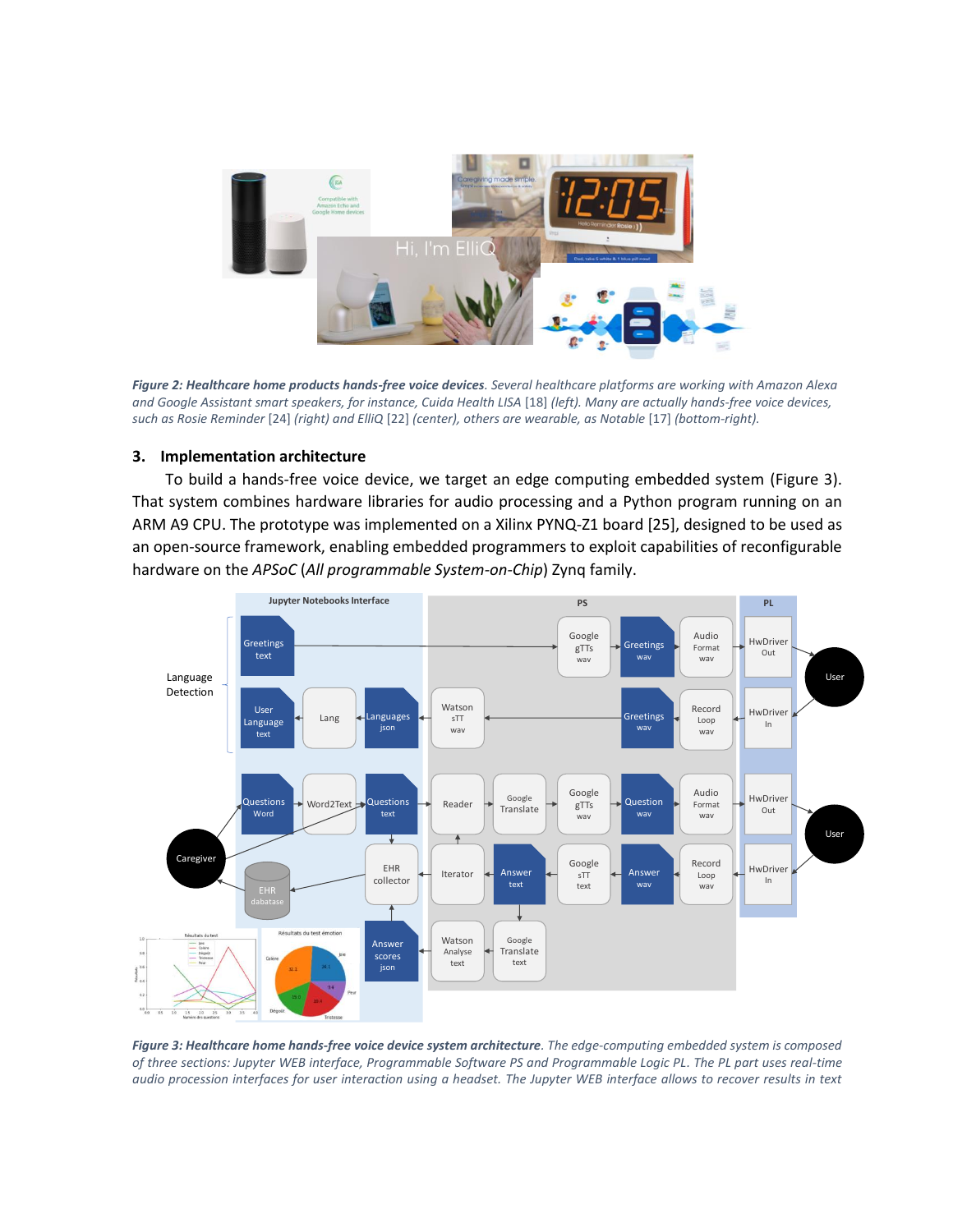*and graphical form. The first task of the system is to recognize the user language. The second steps to process the questions list that is used to fill the HER collector and database with the user answers.* 

The software part (*Programmable Software PS*) of the APSoC is programmed using Python libraries from Google Cloud [13] (translate) and IBM Watson [14] (speech, empathy and natural language), all in a Jupyter Notebook [26] development environment. The hardware part (*Programmable Logic PL*) is a real-time audio processing programmable logic circuit, imported as a hardware library and programmed through an API, the same way as software. The platform can be accessed through a Web server hosting the Jupyter Notebooks design environment that includes the IPython kernel and packages running on a Linux OS.

## **3.1. Record a complete user response**

The hardware API *Pynq.Record* is used to record the microphone input into an audio file. The audio driver (*HwDriver* on [Figure 3\)](#page-3-1) continually generates audio, but the API can only record a time interval. For this reason, the Python program continuously records 4 seconds each time, until there is no more incoming data (*Record Loop* on [Figure 3\)](#page-3-1). In this manner, we can record a complete answer to be send to *Google.SpeachToText*. This last operation can be intertwined, so we can build the response in text format during audio recording. We can also provide a playback of the answer by using the audio output and the recorded file.

#### **3.2. Queries and Answers: audio and text formats**

Queries or answers to the user are entered by the professional as text. This is a shortcut for the professional, he can write it using his own language and be translated according to the user. He can also use a Word document, with each question ended with a question mark. In that case, the questions will be added to a list on a text-format file. We use *Google.TextToSpeech*, to create the equivalent *mp3* audio file for each question. Alternatively, the professional can use the microphone to prepare his sets. The resulting audio must be converted to a *wav* file and adjusted to the driver parameters (24-bit, 48 kHz, 2-channel) using *Subproces* (*Audio Format* o[n Figure 3\)](#page-3-1). One option was to use Audacity [24], but then, it had to be integrated in the Python program and follow 2 conversion steps: from mono to stereo, then to 24 bits. Anyway, it was used to validate the results of the conversion. The same can be realized by using *PyPI.PyDub.AudioSegment* [27] conversion from mono to stereo and *PyPI.SoundFile* [28] conversion from 16 bits 44 KHz to 24 bits 48 KHz.

#### **3.3. Text from user responses in the appropriate language: language detection**

Based on queries, we can collect user answers through the audio interface. It can be just recorded as an audio file. Instead of simply creating a multilingual multimedia HER, another solution is to obtain user responses in text form and in an appropriate language. This format facilitates the search for keywords and features. By using *Google.SpeechToText.recognize\_google*, along with the audio file and language as input parameters we can get the text form. The file can then be translated into the language desired by the specialist using *Google.Translator.translate* for further processing of text-form recordings. In a similar manner, we can recover an audio file. This is especially important when using tools only available for English input, as we will show later. The library *Google.TextToSpeech.gTTs* will produce a *wav* format audio file at the desired speech rate.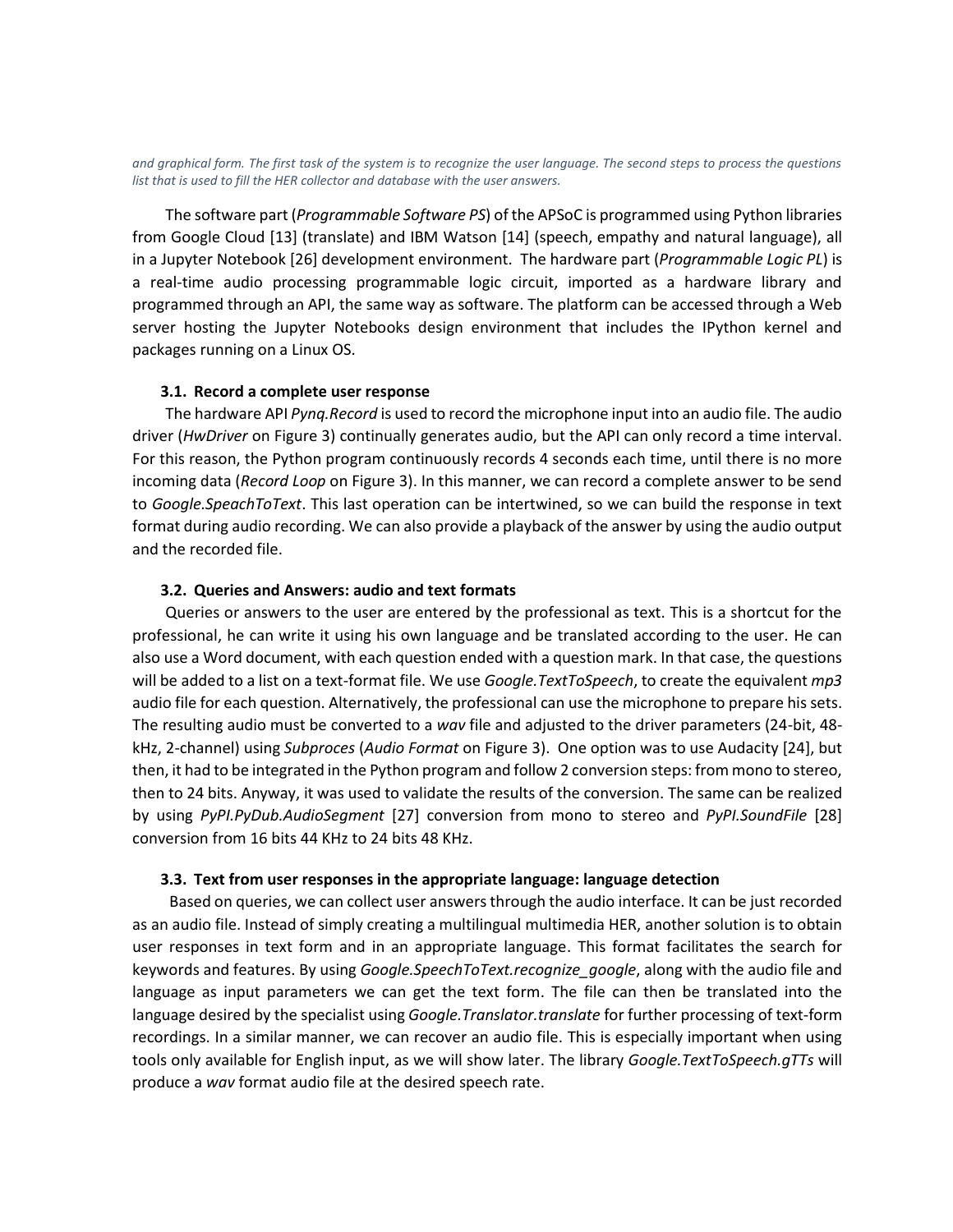## **3.4. Artificial intelligence and Emotions on the spot**

The IBM Watson [14] proposed libraries for speech, language and empathy are based on Ai and machine learning engines. Some libraries are available in Python, however, most have paid access. So, we limited the experience to just language translation and tone analysis. As with Google, they also provide a *LanguageTranslator*. The *ToneAnalyzer* library is intended to understand the emotions and style of communication in the text. The *Analyze* library processes a text document based on *emotion* and *sense* parameters to focus on and provides a *json* answer with a score of confidence according to 6 alternative results: joy, anger, disgust, fear, sadness and positivity/negativity. In this case, the experiment consisted of detecting the language used, converting any information into that language, initiating the audio exchange between the specialist (questions and advice) and the user (answers) and finally to provide an emotional score.

#### **4. Implementation results**

The full system was implemented on a PC and on the Pynq board for evaluation purposes. The prototype uses a Jupyter Notebook Web interface for the full process, in this manner, we can make changes during the development process. However, the final version just provides the tools necessary for the specialist to enter queries and advice, receive user responses and graphical results.

The language detection (*Language Detection* o[n Figure 3\)](#page-3-1) consists of a welcome text sentence that is transcribed into audio using *Google.TextToSpeech*, then we detect the language of the user's answer with IBM Watson *SpeechToText* that returns a json file containing several evaluated languages, the highest scored language is selected for the rest of the process.

The answers collection process (*Iterator* o[n Figure 3\)](#page-3-1) was implemented on a PC and the Pynq board for evaluation purposes. The process consists in processing the list of questions (each question is transformed and sent to audio output) and user answers (each answer received on the device audio input is transformed to a text-format). The process detects when the user does not answer a question, in that case, the question is repeated, otherwise we continue with the next question until the end of the list.

We are also interesting on the results provided by IBM Watson, for that reason we translate the answer to English (the only language accepted by Watson) and send it to the Analyzer, who returns a *json* answer with a score of confidence according to 6 alternative results (*Watson Analyze* o[n Figure 3\)](#page-3-1). We attach the score to each answer and calculate an average score for the set. Finally, we provide multimedia HER with audio and text responses, as well as a graphical view of the result obtained with IBM Watson. We provide a show a pie chart that shows the means of emotions calculated and a graph that shows us all the percentages collected for each question.

We performed some evaluation tests considering that the platform implemented on a PYNQ board is less powerful than a PC. We use *SpeechRecognition* (pip3 install speech-recognition) [29], *Google Text to Speech gTTs*(pip3 install gTTs)[29], *json* and IBM Watson *Natural Language Understanding* (pip3 install NaturalLanguageUnderstandingV1)[30] libraries for information processing. On the PC we also used *TempFile* (pip3 install tempfile)[31] and *PyGame* (pip3 install pygame) for audio files processing. On Pynq we use *SoundFile* (pip3 install soundfile) [32] and *PyDub* (pip3 install pydub)[33] to manipulate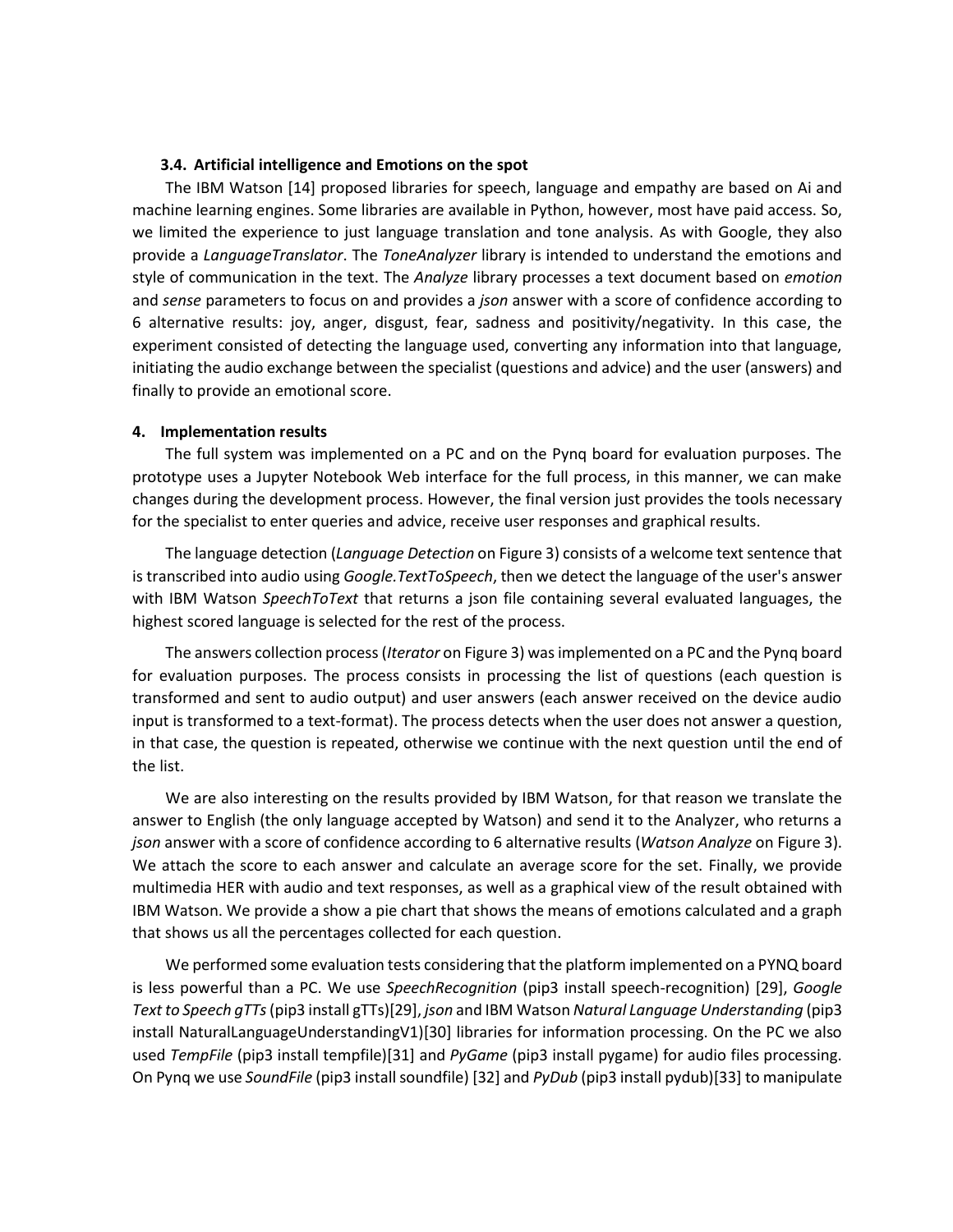audio files. In addition, we use *Time* to create pauses during execution and *Numpy* for the graphics. We first evaluate the processing speed compared to an I5 processor. The results show that, in the worst case, the board spends 21 seconds per question compared to the 37 seconds on the PC.

| <b>Files</b>      | % recognition | %joy | % anger | % sadness | % fear | % disgust | emotion exepected | final emotion  |
|-------------------|---------------|------|---------|-----------|--------|-----------|-------------------|----------------|
| "heureux.wav"     | 100           | 0,87 | 0,01    | 0,04      | 0,01   | 0,01      | joy               | <b>JOY</b>     |
| "malheureuse.way" | 100           | 0,09 | 0,05    | 0,72      | 0,07   | 0,06      | sadness           | <b>SADNESS</b> |
| "colere.wav"      | 100           | 0,02 | 0,85    | 0,04      | 0,02   | 0,02      | anger             | <b>ANGER</b>   |



<span id="page-6-0"></span>*Figure 4: Test including the IBM Watson analyzer. The user answers in French language followed the full process including the Watson Analyse API. The table shows some results. The Jupyter Notebooks WEB interface provides as well a graphical view: a pie chart shows the means of emotions and a graph with all the percentages collected for each question.* 

We were also interested on the utilization of IBM Watson. For that reason, we created some user answers in wav audio format to see the results that analyze can provide. The test was no exhaustive but at least helped us to understand what we expect from that tool. We used three audio files: heureux.wav "*I'm so happy to live here",* malheureuse.wav "*I hate this world" and* colère.wav "*I can't tolerate this. I don't understand why people do that. Certainly, the content was originally in French language, but after the full processing the results were satisfactory. Other tests were performed with results similar to the preliminary test shown on* [Figure 4](#page-6-0)*.*

## **5. Conclusion**

In this work, we developed a multi-language robot interface helping to evaluate the mental health of seniors by interacting through questions. The prototype, implemented on an embedded device is meant for edge computing. The platform is able to process text form queries from the caregiver and collect user answers. The device can also filter environmental noise and be placed anywhere at home. The experience is now available for specialists to create queries and answers through a Web-based interface. Queries can be created and collected for long periods and the diagnosis made, based on a rigorous clinical follow-up. The specialist can propose questions, as well as to receive users' answers, in text form. The robot can automatically interact with the user using the appropriate language. It can process the answers and under the guidance of a specialist, questions and answers can be oriented towards the desired therapy direction.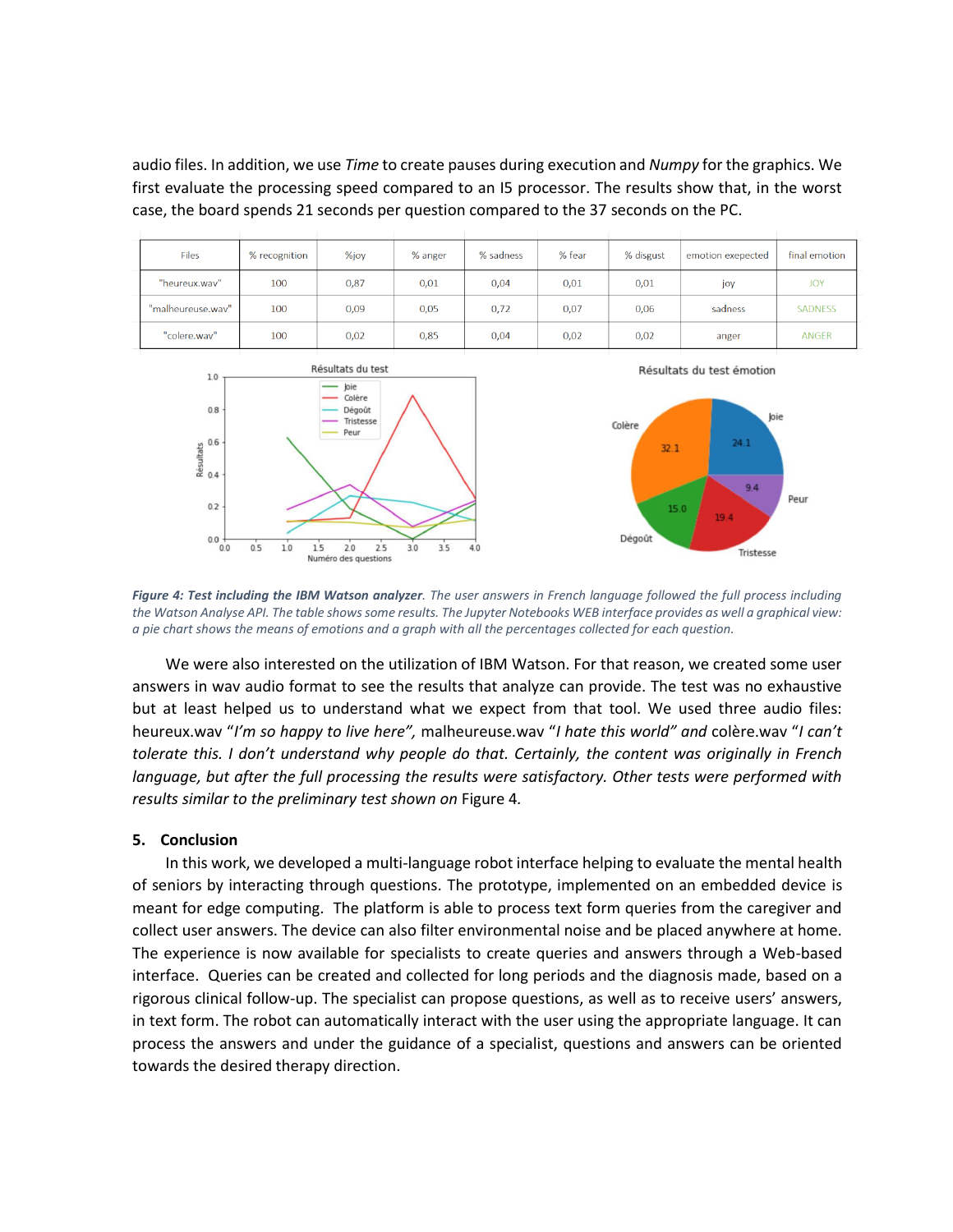## **2 References**

- [1] D. Bakker, N. Kazantzis, D. Rickwood, and N. Rickard, "Mental Health Smartphone Apps: Review and Evidence-Based Recommendations for Future Developments," *JMIR Ment. Heal.*, vol. 3, no. 1, p. e7, 2016.
- [2] G. E. Simon and E. J. Ludman, "It's time for disruptive innovation in psychotherapy," *Lancet*, vol. 374, no. 9690, pp. 594–595, Aug. 2009.
- [3] S. E. Watts and G. Andrews, "Internet access is NOT restricted globally to high income countries: So why are evidenced based prevention and treatment programs for mental disorders so rare?," *Asian J. Psychiatr.*, vol. 10, pp. 71–74, Aug. 2014.
- [4] R. Mojtabai, M. Olfson, and D. Mechanic, "Perceived Need and Help-Seeking in Adults With Mood, Anxiety, or Substance Use Disorders," *Arch. Gen. Psychiatry*, vol. 59, no. 1, p. 77, Jan. 2002.
- [5] P. J. Collin *et al.*, "ReachOut.com: The role of an online service for promoting help-seeking in young people," *Adv. Ment. Heal.*, vol. 10, no. 1, pp. 39–51, Oct. 2011.
- [6] Medical-pst, "MIMOSYS: Voice analysis of Pathophysiology," 2019. [Online]. Available: https://medicalpst.com/en/. [Accessed: 01-Sep-2019].
- [7] A. Z. Antosik-Wójcinska, M. Chojnacka, M. Dominiak, and Ł. Święcicki, "The use of smartphones in the management of bipolar disorder- mobile apps and voice analysis in monitoring of mental state and phase change detection," *Eur. Neuropsychopharmacol.*, vol. 29, pp. S528–S529, 2019.
- [8] "Evidence-based practice in psychology.," *Am. Psychol.*, vol. 61, no. 4, pp. 271–285, 2006.
- [9] J. Brownstein, J. Lannon, and S. Lindenauer, "37 Startups building voice applications for healthcare," *MobiHealthNews*. [Online]. Available: https://www.mobihealthnews.com/content/37-startups-buildingvoice-applications-healthcare. [Accessed: 31-Aug-2019].
- [10] C. Olson, "Voice Search is mobile and part of your everyday life," *campaign*. [Online]. Available: https://www.campaignlive.co.uk/article/just-say-it-future-search-voice-personal-digitalassistants/1392459. [Accessed: 31-Aug-2019].
- [11] S. Perez, "Voice-enabled smart speakers to reach 55% of U.S. households by 2022, says report," *TechCrunch*. [Online]. Available: https://techcrunch.com/2017/11/08/voice-enabled-smart-speakers-toreach-55-of-u-s-households-by-2022-says-report/?guccounter=1.
- [12] AWS, "Amazon Polly," 2019. [Online]. Available: https://docs.aws.amazon.com/polly/index.html. [Accessed: 01-Sep-2019].
- [13] G. Cloud, "Google Cloud: Cloud Translation : Translation Client Libraries," 2019. [Online]. Available: https://cloud.google.com/translate/docs/reference/libraries. [Accessed: 01-Sep-2019].
- [14] IBM.Watson, "IBM Watson Products and Services," 2019. [Online]. Available: https://www.ibm.com/watson/products-services/. [Accessed: 01-Sep-2019].
- [15] S. Van Der Straten, "Voice Tech Landscape: 150+ Infrastructure, Horizontal and Vertical Startups Mapped and Analysed," *Medium*. [Online]. Available: https://medium.com/point-nine-news/voice-techlandscape-150-startups-mapped-and-analysed-82c5adaf710.
- [16] Kiroku, "Kiroku: Automated clinical record keeping," 2019. [Online]. Available: https://trykiroku.com/. [Accessed: 31-Aug-2019].
- [17] Notable, "Notable: Autopilot for health care," 2019. [Online]. Available: https://notablehealth.com/. [Accessed: 31-Aug-2019].
- [18] CuidaHealth, "You Can Make it Fun For Older Adults," 2019. [Online]. Available: https://cuidahealth.com/. [Accessed: 31-Aug-2019].
- [19] RemindMeCare, "RemindMeCare: Dementia & Elderly Care Technology," 2019. [Online]. Available: https://www.remindmecare.com/. [Accessed: 31-Aug-2019].
- [20] MemoryLane, "Your Memories Powered By Voice," 2019. [Online]. Available: http://memorylane.ai/. [Accessed: 31-Aug-2019].
- [21] Senter, "SENTER: smarter health at home," 2019. [Online]. Available: http://senter.io/. [Accessed: 31- Aug-2019].